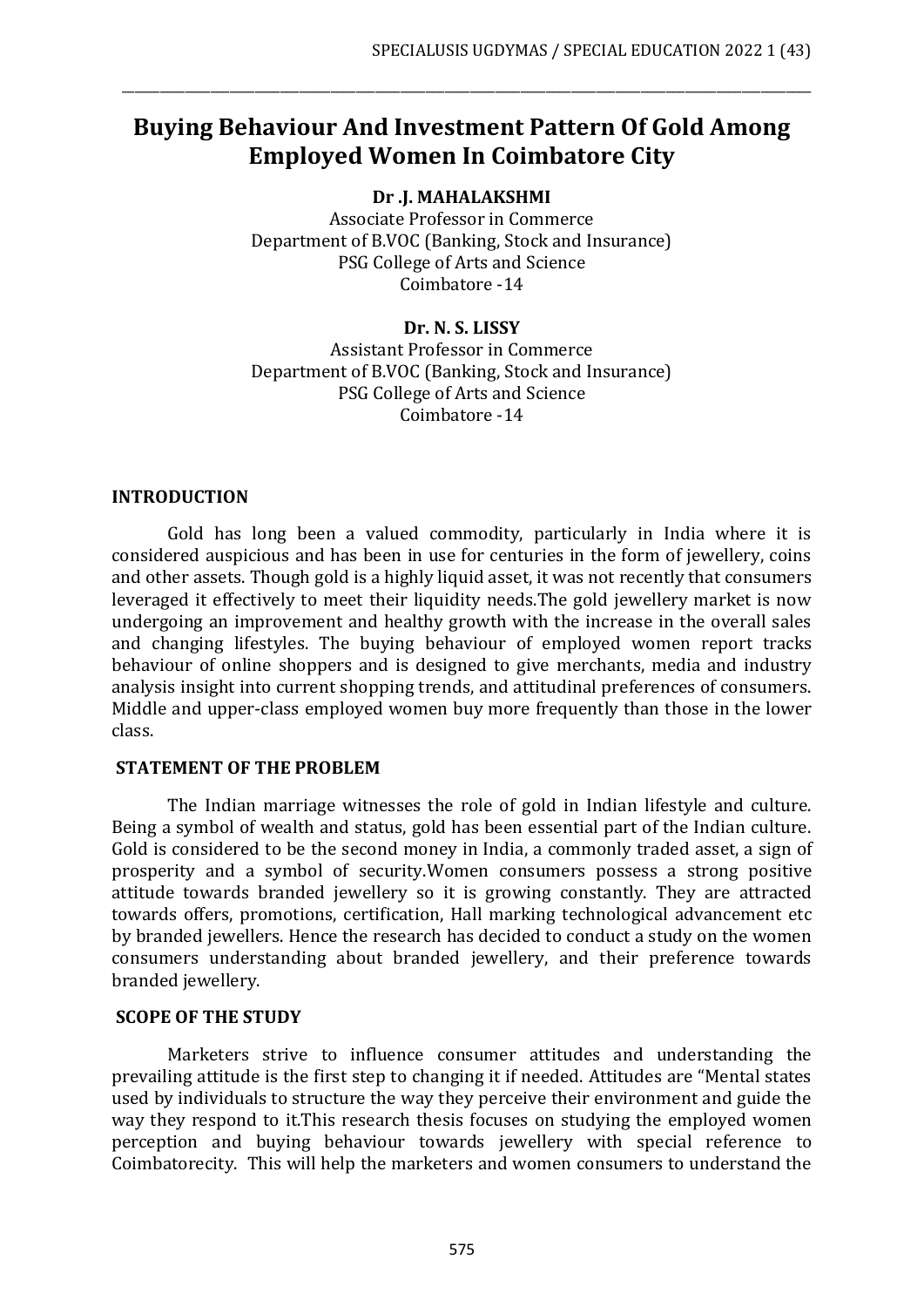various dimensions which help the consumers in purchasing jewellery. Marketers will benefit by developing suitable strategies and choosing the right model to ensure that consumers to choose jewels from their jewellery mart and to make the purchase. **OBJECTIVES OF THE STUDY**

\_\_\_\_\_\_\_\_\_\_\_\_\_\_\_\_\_\_\_\_\_\_\_\_\_\_\_\_\_\_\_\_\_\_\_\_\_\_\_\_\_\_\_\_\_\_\_\_\_\_\_\_\_\_\_\_\_\_\_\_\_\_\_\_\_\_\_\_\_\_\_\_\_\_\_\_\_\_\_\_\_\_\_\_\_\_\_\_\_\_\_\_\_\_\_\_\_\_\_\_\_\_\_\_\_\_\_\_\_

- $\triangleright$  To analyse the opinion of the employed women consumers towards Gold.
- $\triangleright$  To explore the women consumers perception towards Gold jewellery.
- ➢ To assess the investment pattern of employed women towards Gold.
- ➢ To analyse the factors which influence the employed women consumer in selection of Goldjewellery?

#### **METHODOLOGY USED IN THE STUDY**

Area of the study refers to Coimbatore city .Primary data was collected through the field survey.400 women respondents were selected for the study using convenient random sampling.For the purpose of study. Two stages(Stratified) random sampling method has been administrated for the study.Cluster Analysis has been administered for the study.

## **REVIEW OF LITERATURE**

**GidwaniDevika (2002)** in her paper titled "Branded Gold Jewellery Market in India" mentioned that there is definitely a market for branded jewellery especially if something is aimed at the younger generation, which wants to buy fashionable real jewellery.

**ZaveriSamrat (2003)** However, since the late 1990s, there was a shift in consumer demand and as a result women were increasingly opting for fashionable and lightweight jewellery instead of traditional chunky jewellery. There was a rise in demand for lightweight jewellery, especially for consumers in the 16 to 25 age group, who regarded jewellery as an accessory and not an investment.

**BhandariVandana (2005),** The branded jewellery segment occupied only a small share of the total jewellery market because of the mindset of the average Indian buyer who still regarded jewellery as an investment. Furthermore, consumers have faith on only their family jewellers while buying jewellery.

**Paul Noronha(2005)** in her study "Brand appeal" that published in THE HINDU Volume 22 - Issue 23 mentioned that Branded jewellery has carved a niche for itself in the tough Indian market and Its increasing growth rates show that before long it will corner a significant share of the jewellery market.

**Tully and Lucey (2005)** in their paper examined both the cash and futures price of gold and significant economic variables identified during two periods: the 1987 crisis and the 2001 crisis.

**Batten and Lucey (2007)** in their working paper investigated the volatility structure of gold, trading as a futures contract on the Chicago Board of Trade (CBOT) using intraday (high frequency) data from January 1999 to December 2005. He observed that this nonparametric measures incorporated the open, close, high and low price within a particular time interval.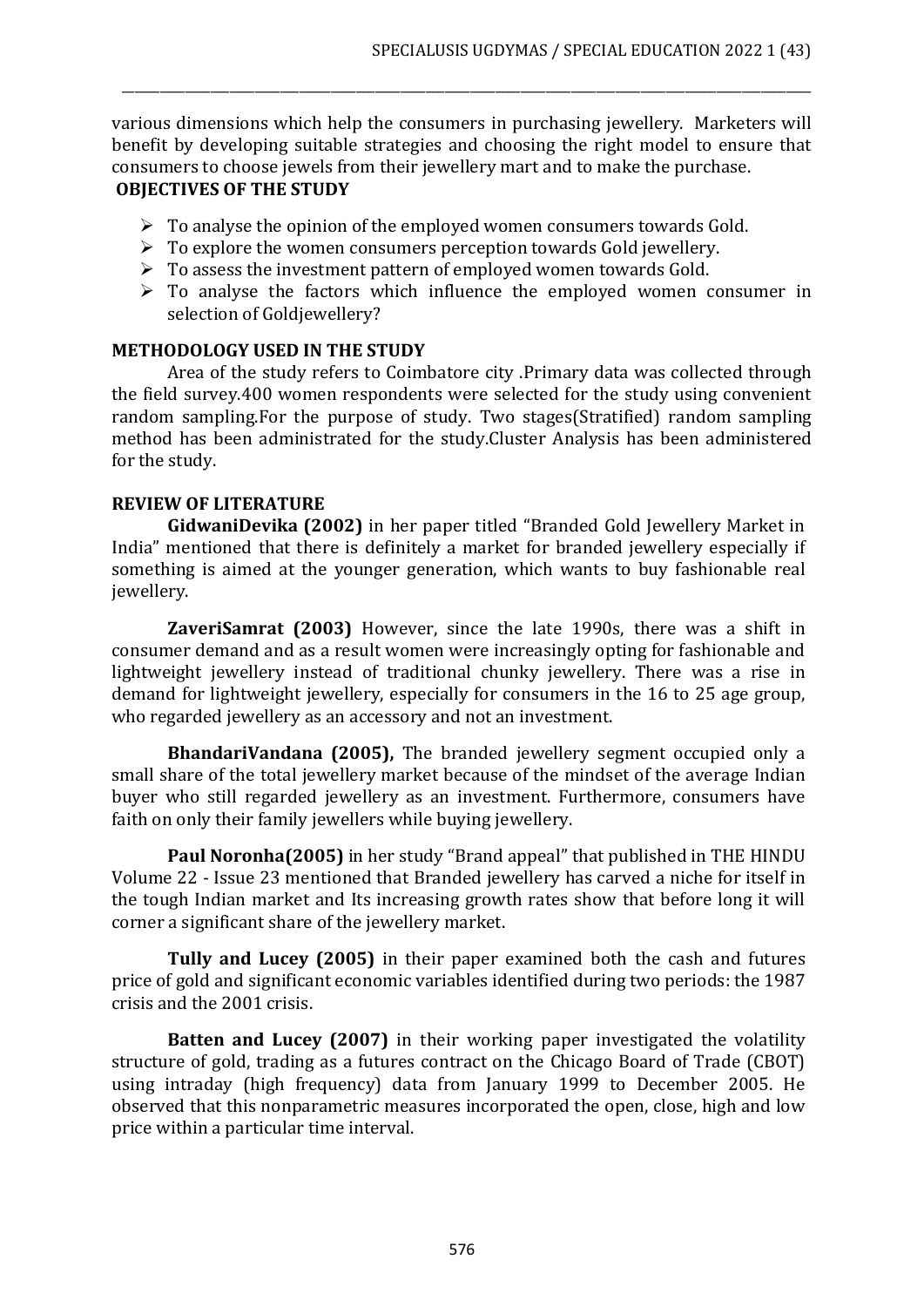**Alok Kala (2010)** pointed out that gems and jewellery are in great demand in India and worldwide. Jaipur exports a wide collection of gold, platinum and studded jewellery. It also has an Export Promotion Industrial Park (EPIP) at Sitapura. JohariBazar,M.I.Roadare the famous Jewellery Markets of Jaipur, for buying Jewellery.

\_\_\_\_\_\_\_\_\_\_\_\_\_\_\_\_\_\_\_\_\_\_\_\_\_\_\_\_\_\_\_\_\_\_\_\_\_\_\_\_\_\_\_\_\_\_\_\_\_\_\_\_\_\_\_\_\_\_\_\_\_\_\_\_\_\_\_\_\_\_\_\_\_\_\_\_\_\_\_\_\_\_\_\_\_\_\_\_\_\_\_\_\_\_\_\_\_\_\_\_\_\_\_\_\_\_\_\_\_

**Deepa, S. and Natarajan, M. (2013)** pointed out that people use gold for coins, jewellery, ornaments and many industrial purposes. Women's are passionate about jewellery as it represented a symbol of feminity and even social status.

**NavedShamim Malik and Asif Ali Syed (2013)** studied that the growing need for evaluating drivers of retail shopping behaviour forms a subject for research and analysis as the retailing environment is continuously changing. Ramachandran and Gokila (2013) studied on understanding the customer preference and satisfaction towards retail stores with respect to Coimbatore city. The study stated that the customers have certain expectations like branded items of its quality, price and services.

**Vivienne (2003),** in his research he explained that a type of accessory that includes necklaces, rings, bracelets, watches, and earrings, etc. Jewellery is designed for men, women, and children and can be made from a variety of different categories.

#### **ANALYSIS OF THE STUDY**

The attitude claims, Purchasing habits, Attitude towards Ethics, reasons for buying jewellery from jewellery mart and reasons for preferring that particular jewellery mart were analysed through factor analysis. The factor groups of each factor analysis was analysed through cluster and discriminate analysis. Structural equation modelling was employed through Smart PLS software by combining the factor groups of all dimensions related to employed women buying behaviour and investment pattern towards Gold.

#### **Attitude claims**

A sample of 400 respondents was taken for the study. The data collected for the study were classified, tabulated and processed for factor analysis which is the most appropriate multivariate technique to identify the group of determinants. Factor analysis identifies common dimensions of factors from the observed variables that link together the seemingly unrelated variables and provides insight into the underlying structure of the data. In this study Principal component Analysis has been used since the objective is to summarize most of the original information in a minimum number of factors for prediction purpose.

A Principal Component Analysis is a factor model in which the factors are based on the total variance. Another concept in factor analysis is the rotation of factors. Varimax rotations are one of the most popular methods used in the study of simplify the factor structure by maximizing the variance of a column of pattern matrix. Another technique called latent root criteria is used. An Eigen Value is the column sum of squares for a factor. It represents the amount of variance in data. After determination of the common factors, factor scores are estimated for each factor. The common factors themselves are expressed as linear combinations of the observed variables. Factor Model:  $Fi = Wi1X1 +$ Wi2X2 + WikXk,Where Fi = Estimate of the ith factor, W1= Weight or Factor score coefficientk = Number of variables.Nineteen factors are considered for measuring on a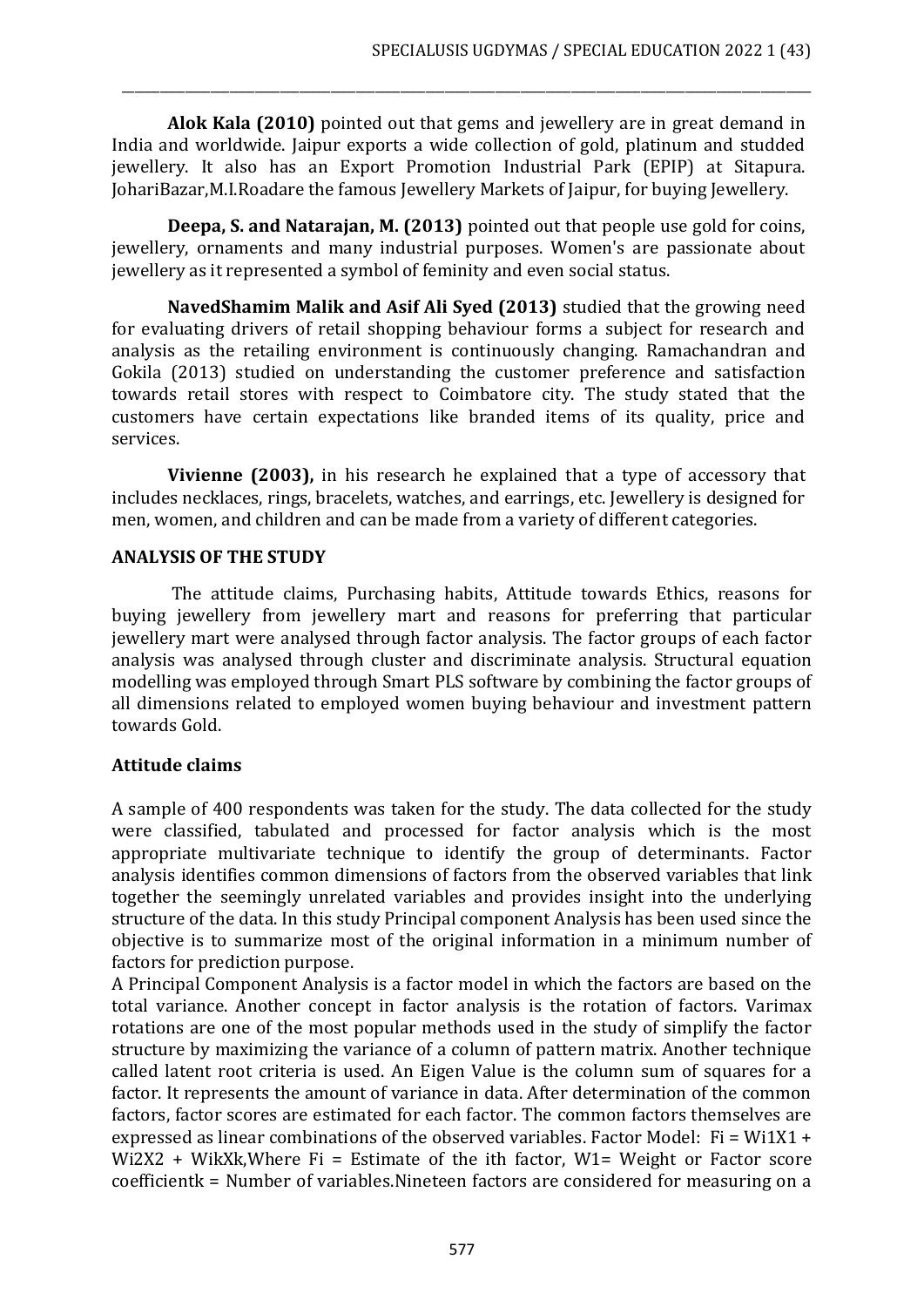five point scale. Factor matrix and their corresponding factor loading after the Varimax rotation are presented in the table.

\_\_\_\_\_\_\_\_\_\_\_\_\_\_\_\_\_\_\_\_\_\_\_\_\_\_\_\_\_\_\_\_\_\_\_\_\_\_\_\_\_\_\_\_\_\_\_\_\_\_\_\_\_\_\_\_\_\_\_\_\_\_\_\_\_\_\_\_\_\_\_\_\_\_\_\_\_\_\_\_\_\_\_\_\_\_\_\_\_\_\_\_\_\_\_\_\_\_\_\_\_\_\_\_\_\_\_\_\_

| Table No: 1                                              |                    |          |  |  |
|----------------------------------------------------------|--------------------|----------|--|--|
| <b>KMO and Bartlett's Test</b>                           |                    |          |  |  |
| Kaiser-Meyer-Olkin Measure of Sampling Adequacy.<br>.803 |                    |          |  |  |
|                                                          | Approx. Chi-Square | 2954.976 |  |  |
| <b>Bartlett's Test of Sphericity</b>                     | df                 | 171      |  |  |
|                                                          | Sig.               | .000     |  |  |

| <b>Communalities</b>                                                                                    |                |                   |  |  |  |
|---------------------------------------------------------------------------------------------------------|----------------|-------------------|--|--|--|
|                                                                                                         | <b>Initial</b> | <b>Extraction</b> |  |  |  |
| I buy jewellery with time and consideration                                                             | 1.000          | .638              |  |  |  |
| Passion towards jewellery often drives me to also<br>buy them                                           | 1.000          | .760              |  |  |  |
| I buy jewellery only when I feel good                                                                   | 1.000          | .592              |  |  |  |
| I often purchase jewellery having romantic thoughts                                                     | 1.000          | .708              |  |  |  |
| I buy jewellery often when I am happy                                                                   | 1.000          | .612              |  |  |  |
| Love is an important factor when I buy jewellery                                                        | 1.000          | .666              |  |  |  |
| I buy jewellery most likely when there is a pleasant<br>atmosphere in the store                         | 1.000          | .672              |  |  |  |
| Jewellery causes often immediate emotional<br>reactions in me                                           | 1.000          | .505              |  |  |  |
| I often ask the sales person where the jewellery<br>piece has been manufactured                         | 1.000          | .598              |  |  |  |
| When I but jewellery to me the brand is important                                                       | 1.000          | .654              |  |  |  |
| It is important that I am able to trust the sales person                                                | 1.000          | .722              |  |  |  |
| The country of manufacture for the piece of jewellery<br>that I am buying affect my purchasing decision | 1.000          | .680              |  |  |  |
| I take notice how the jewellery is designed                                                             | 1.000          | .636              |  |  |  |
| I buy often jewellery at discounts                                                                      | 1.000          | .666              |  |  |  |
| I buy often jewellery often from abroad                                                                 | 1.000          | .593              |  |  |  |
| I prefer Indian jewellery                                                                               | 1.000          | .634              |  |  |  |
| I know my consumer rights                                                                               | 1.000          | .662              |  |  |  |
| I buy nearly all my jewellery from the same shop                                                        | 1.000          | .598              |  |  |  |
| I buy only the jewellery of a certain brand                                                             | 1.000          | .551              |  |  |  |
| Extraction Method: Principal Component Analysis.                                                        |                |                   |  |  |  |

**Table No: 2**

 $\Gamma$ 

In Table Bartlett's test of sphericity and KAISER MEYER OLKIN measures of sample adequacy were used to test the appropriateness of the factor model. Bartlett's test was used to test the null hypothesis that the variables of this study are not correlated. Since the approximate chi-square satisfaction is 2954.976 which is significant at 1% level, the test leads to the rejection of the null hypothesis. The value of KMO statistics (0.803) was also large and it revealed that factor analysis might be considered as an appropriate technique for analysing the correlation matrix. The communality table showed the initial and extraction values.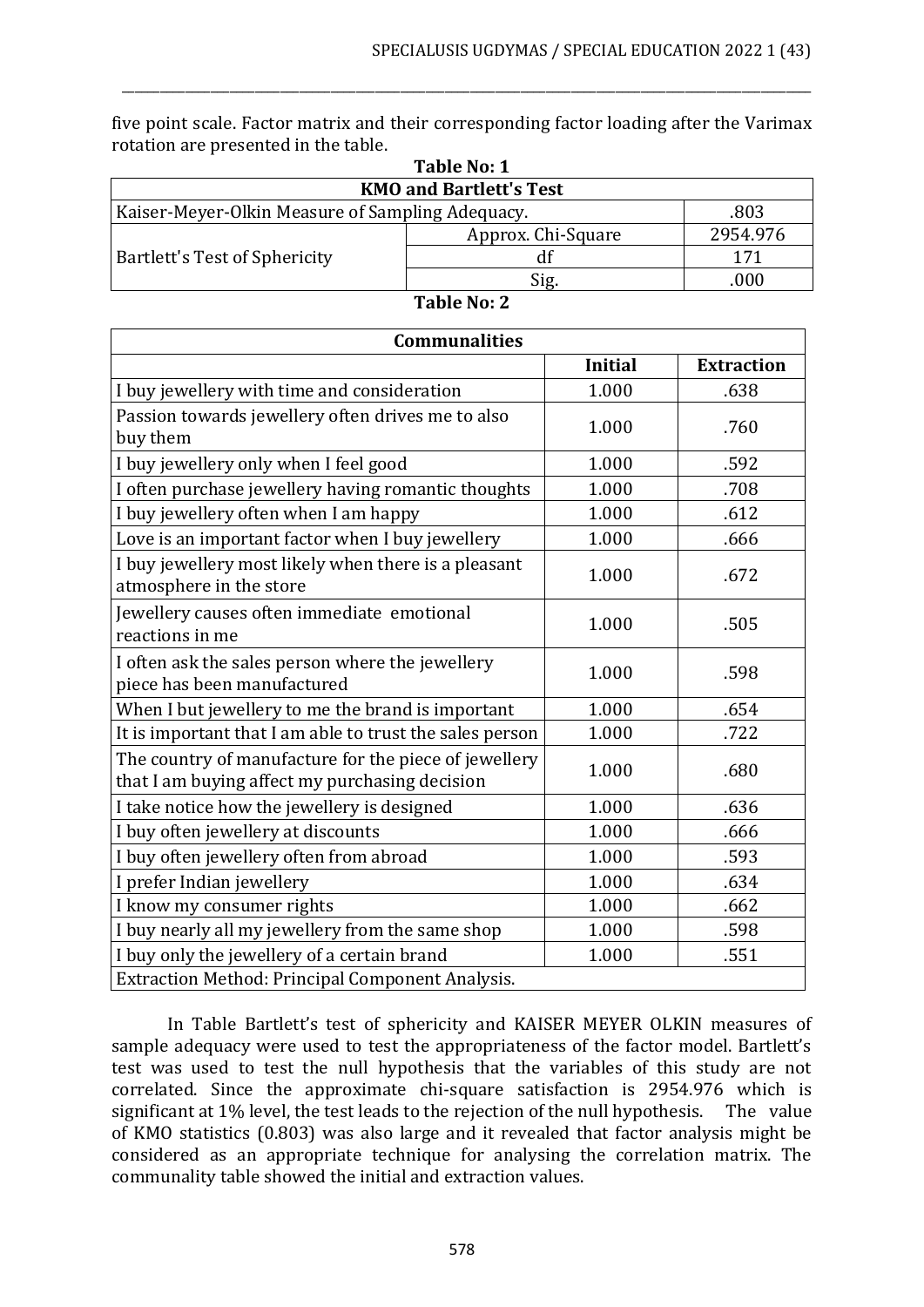| <b>Table No: 3</b>                               |                                 |               |                            |                        |                           |          |                          |                         |          |
|--------------------------------------------------|---------------------------------|---------------|----------------------------|------------------------|---------------------------|----------|--------------------------|-------------------------|----------|
| <b>Total Variance Explained</b>                  |                                 |               |                            |                        |                           |          |                          |                         |          |
| Compon                                           |                                 |               | <b>Initial Eigenvalues</b> |                        | <b>Extraction Sums of</b> |          | <b>Rotation Sums of</b>  |                         |          |
| ent                                              |                                 |               |                            |                        | <b>Squared Loadings</b>   |          |                          | <b>Squared Loadings</b> |          |
|                                                  | <b>Tot</b>                      | $%$ of        | Cumulati                   | <b>Tot</b>             | $%$ of                    | Cumulati | <b>Tot</b>               | $%$ of                  | Cumulati |
|                                                  | al                              | <b>Varian</b> | ve %                       | al                     | <b>Varian</b>             | ve %     | al                       | <b>Varian</b>           | ve %     |
|                                                  |                                 | ce            |                            |                        | ce                        |          |                          | ce                      |          |
| $\mathbf{1}$                                     | 5.46<br>9                       | 28.784        | 28.784                     | 5.46<br>9              | 28.784                    | 28.784   | 2.90<br>$\boldsymbol{0}$ | 15.264                  | 15.264   |
| $\overline{2}$                                   | 2.38<br>2                       | 12.536        | 41.320                     | 2.38<br>2              | 12.536                    | 41.320   | 2.85<br>$\overline{4}$   | 15.021                  | 30.286   |
| 3                                                | 1.70<br>3                       | 8.965         | 50.285                     | 1.70<br>3              | 8.965                     | 50.285   | 2.30<br>5                | 12.132                  | 42.418   |
| $\overline{4}$                                   | 1.37<br>8                       | 7.251         | 57.536                     | 1.37<br>8              | 7.251                     | 57.536   | 2.06<br>7                | 10.879                  | 53.297   |
| 5                                                | 1.21<br>$\overline{\mathbf{4}}$ | 6.390         | 63.926                     | 1.21<br>$\overline{4}$ | 6.390                     | 63.926   | 2.02<br>$\boldsymbol{0}$ | 10.629                  | 63.926   |
| 6                                                | .900                            | 4.739         | 68.665                     |                        |                           |          |                          |                         |          |
| 7                                                | .779                            | 4.098         | 72.762                     |                        |                           |          |                          |                         |          |
| 8                                                | .711                            | 3.742         | 76.504                     |                        |                           |          |                          |                         |          |
| 9                                                | .671                            | 3.533         | 80.037                     |                        |                           |          |                          |                         |          |
| 10                                               | .576                            | 3.031         | 83.069                     |                        |                           |          |                          |                         |          |
| 11                                               | .487                            | 2.564         | 85.633                     |                        |                           |          |                          |                         |          |
| 12                                               | .444                            | 2.339         | 87.971                     |                        |                           |          |                          |                         |          |
| 13                                               | .409                            | 2.153         | 90.124                     |                        |                           |          |                          |                         |          |
| 14                                               | .389                            | 2.050         | 92.174                     |                        |                           |          |                          |                         |          |
| 15                                               | .363                            | 1.908         | 94.082                     |                        |                           |          |                          |                         |          |
| 16                                               | .348                            | 1.833         | 95.915                     |                        |                           |          |                          |                         |          |
| 17                                               | .292                            | 1.535         | 97.450                     |                        |                           |          |                          |                         |          |
| 18                                               | .258                            | 1.358         | 98.808                     |                        |                           |          |                          |                         |          |
| 19                                               | .227                            | 1.192         | 100.000                    |                        |                           |          |                          |                         |          |
| Extraction Method: Principal Component Analysis. |                                 |               |                            |                        |                           |          |                          |                         |          |

\_\_\_\_\_\_\_\_\_\_\_\_\_\_\_\_\_\_\_\_\_\_\_\_\_\_\_\_\_\_\_\_\_\_\_\_\_\_\_\_\_\_\_\_\_\_\_\_\_\_\_\_\_\_\_\_\_\_\_\_\_\_\_\_\_\_\_\_\_\_\_\_\_\_\_\_\_\_\_\_\_\_\_\_\_\_\_\_\_\_\_\_\_\_\_\_\_\_\_\_\_\_\_\_\_\_\_\_\_

From the table it was observed that the labelled "Initial Eigen Values" gives the EIGEN values. The EIGEN Value for a factor indicates the 'Total Variance' attributed to the factor. From the extraction sum of squared loadings, it was learnt that the I factor accounted for the variance of 5.469 which was 28.784%, the II factor accounted for the variance of 2.382 which was 12.536%, the III factor accounted for the variance of 1.703 which was 8.965%, the IV factor accounted for the variance of 1.378 which was 7.251% and the V factor accounted for the variance of 1.214 which was 6.390%. The five components extracted accounted for the total cumulative variance of 63.926%.

#### **Determination of factors based on Eigen Values**

In this approach only factors with Eigen values greater than 1.00 are retained and the other factors are not included in this model. The five components possessing the Eigen values which were greater than 1.0 were taken as the components extracted.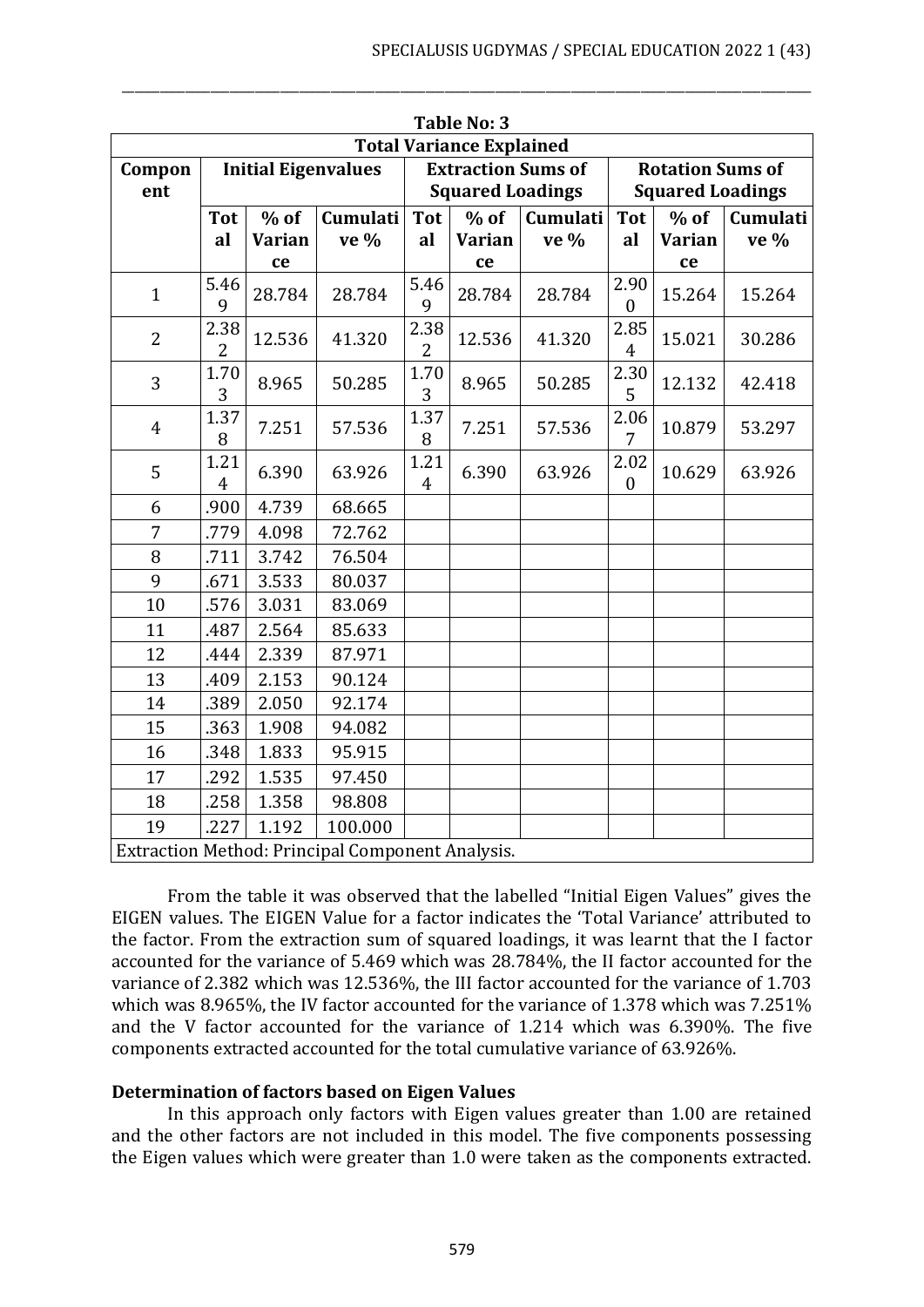| <b>Component Matrixa</b>                                                                                   |           |                |      |      |      |
|------------------------------------------------------------------------------------------------------------|-----------|----------------|------|------|------|
|                                                                                                            | Component |                |      |      |      |
|                                                                                                            | 1         | $\overline{2}$ | 3    | 4    | 5    |
| I often purchase jewellery having romantic<br>thoughts                                                     | .627      |                |      |      |      |
| The country of manufacture for the piece of<br>jewellery that I am buying affect my purchasing<br>decision | .604      |                |      |      | .533 |
| I buy jewellery often when I am happy                                                                      | .602      |                | .767 |      |      |
| I take notice how the jewellery is designed                                                                | .597      |                | .696 |      |      |
| I buy jewellery most likely when there is a<br>pleasant atmosphere in the store                            | .584      |                | .635 |      |      |
| I buy often jewellery at discounts                                                                         | .576      |                | .581 |      |      |
| Love is an important factor when I buy<br>jewellery                                                        | .571      |                |      |      | .528 |
| I buy jewellery only when I feel good                                                                      | .564      |                |      |      |      |
| It is important that I am able to trust the sales<br>person                                                | .556      |                |      |      |      |
| When I but jewellery to me the brand is<br>important                                                       | .526      |                |      |      |      |
| I buy jewellery with time and consideration                                                                | .526      |                |      | .578 |      |
| Jewellery causes often immediate emotional<br>reactions in me                                              | .513      |                |      | .844 |      |
| I often ask the sales person where the jewellery<br>piece has been manufactured                            | .507      |                |      | .625 |      |
| Passion towards jewellery often drives me to<br>also buy them                                              | .504      |                |      | .568 |      |
| I know my consumer rights                                                                                  |           | .582           |      |      | .755 |
| I prefer Indian jewellery                                                                                  |           | .579           |      |      | .677 |
| I buy often jewellery often from abroad                                                                    |           | .529           |      |      |      |
| I buy nearly all my jewellery from the same                                                                |           |                |      |      |      |
| shop                                                                                                       |           |                |      |      |      |
| I buy only the jewellery of a certain brand                                                                |           |                |      |      |      |
| Extraction Method: Principal Component Analysis.                                                           |           |                |      |      |      |
| a. 5 components extracted.                                                                                 |           |                |      |      |      |

# **Table No: 4**

\_\_\_\_\_\_\_\_\_\_\_\_\_\_\_\_\_\_\_\_\_\_\_\_\_\_\_\_\_\_\_\_\_\_\_\_\_\_\_\_\_\_\_\_\_\_\_\_\_\_\_\_\_\_\_\_\_\_\_\_\_\_\_\_\_\_\_\_\_\_\_\_\_\_\_\_\_\_\_\_\_\_\_\_\_\_\_\_\_\_\_\_\_\_\_\_\_\_\_\_\_\_\_\_\_\_\_\_\_

# **Table No: 5**

| <b>Rotated Component Matrix<sup>a</sup></b>                                     |      |  |           |   |  |
|---------------------------------------------------------------------------------|------|--|-----------|---|--|
|                                                                                 |      |  | Component |   |  |
|                                                                                 |      |  | 3         | 4 |  |
| It is important that I am able to trust the sales<br>person                     | .773 |  |           |   |  |
| When I but jewellery to me the brand is important                               | .761 |  |           |   |  |
| I often ask the sales person where the jewellery<br>piece has been manufactured | .755 |  |           |   |  |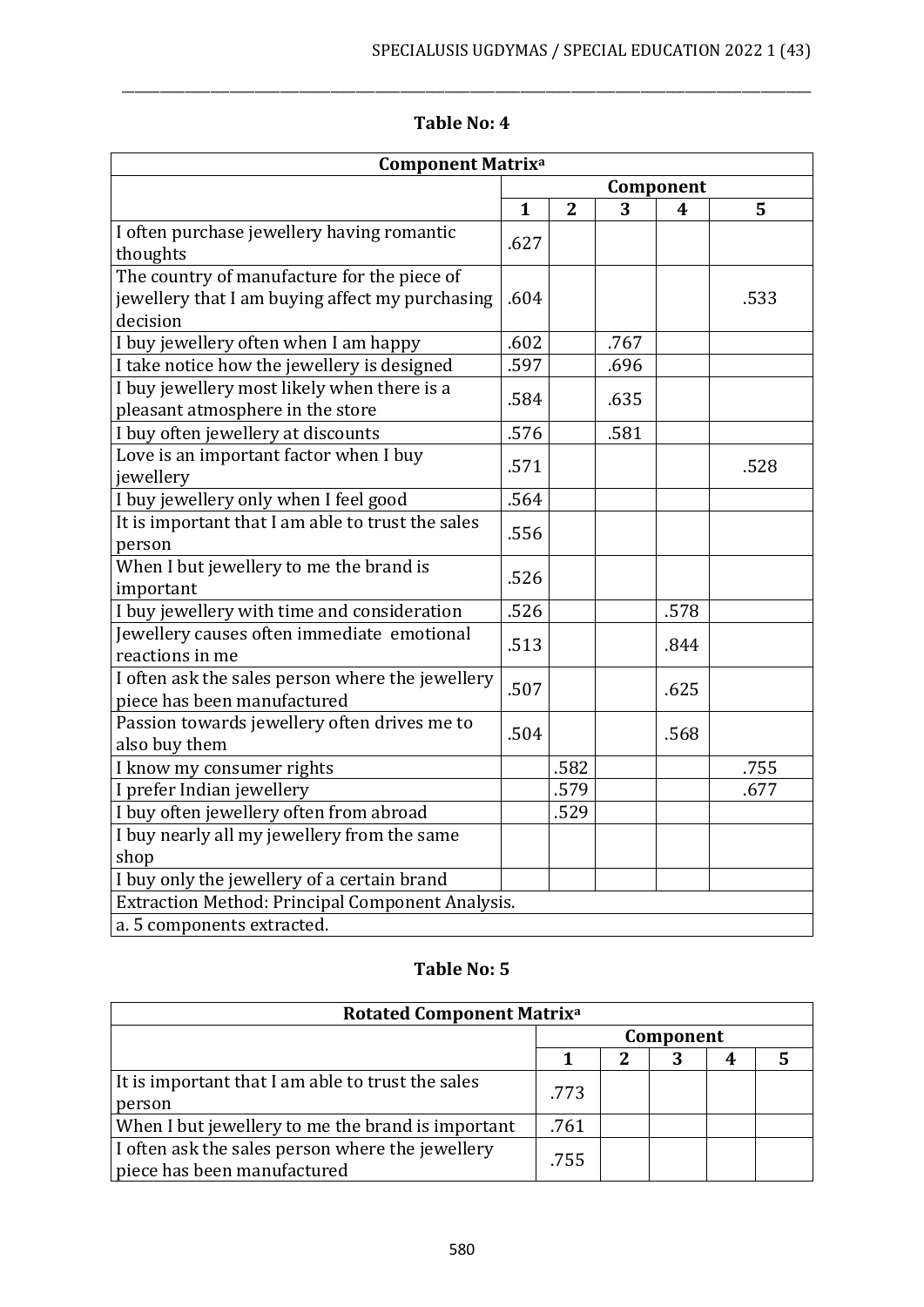| Jewellery causes often immediate emotional              | .612 |      |      |      |      |  |
|---------------------------------------------------------|------|------|------|------|------|--|
| reactions in me                                         |      |      |      |      |      |  |
| The country of manufacture for the piece of             |      |      |      |      |      |  |
| jewellery that I am buying affect my purchasing         | .605 |      |      |      | .533 |  |
| decision                                                |      |      |      |      |      |  |
| I know my consumer rights                               |      | .794 |      |      |      |  |
| I buy nearly all my jewellery from the same shop        |      | .737 |      |      |      |  |
| I buy only the jewellery of a certain brand             |      | .705 |      |      |      |  |
| I prefer Indian jewellery                               |      | .701 |      |      |      |  |
| I buy often jewellery often from abroad                 |      | .543 |      |      | .528 |  |
| Love is an important factor when I buy jewellery        |      |      | .767 |      |      |  |
| I buy jewellery often when I am happy                   |      |      | .696 |      |      |  |
| I buy jewellery most likely when there is a pleasant    |      |      | .635 |      |      |  |
| atmosphere in the store                                 |      |      |      |      |      |  |
| I often purchase jewellery having romantic              |      |      | .581 | .578 |      |  |
| thoughts                                                |      |      |      |      |      |  |
| Passion towards jewellery often drives me to also       |      |      |      | .844 |      |  |
| buy them                                                |      |      |      |      |      |  |
| I buy jewellery only when I feel good                   |      |      |      | .625 |      |  |
| I buy jewellery with time and consideration             |      |      |      | .568 |      |  |
| I buy often jewellery at discounts                      |      |      |      |      | .755 |  |
| I take notice how the jewellery is designed             |      |      |      | .677 |      |  |
| <b>Extraction Method: Principal Component Analysis.</b> |      |      |      |      |      |  |
| Rotation Method: Varimax with Kaiser Normalization.     |      |      |      |      |      |  |
| a. Rotation converged in 8 iterations.                  |      |      |      |      |      |  |

\_\_\_\_\_\_\_\_\_\_\_\_\_\_\_\_\_\_\_\_\_\_\_\_\_\_\_\_\_\_\_\_\_\_\_\_\_\_\_\_\_\_\_\_\_\_\_\_\_\_\_\_\_\_\_\_\_\_\_\_\_\_\_\_\_\_\_\_\_\_\_\_\_\_\_\_\_\_\_\_\_\_\_\_\_\_\_\_\_\_\_\_\_\_\_\_\_\_\_\_\_\_\_\_\_\_\_\_\_

The rotated component matrix shown in Table is a result of VARIMAX procedure of factor rotation. Interpretation is facilitated by identifying the variables that have large loadings on the same factor. Hence, those factors with high factor loadings in each component were selected. The selected factors were shown in the table.

| Factor                              | <b>Inducing Variable</b>                                                           | <b>Rotated factor</b><br>loadings |
|-------------------------------------|------------------------------------------------------------------------------------|-----------------------------------|
| I(15.264)                           | Passion towards jewellery often drives me to also buy<br>them X2                   | 0.844                             |
| <b>Principle</b><br><b>Oriented</b> | I know my consumer rights X17                                                      | 0.794                             |
| <b>Behaviour</b>                    | It is important that I am able to trust the sales person<br>X11                    | 0.773                             |
|                                     | Love is an important factor when I buy jewellery X6                                | 0.767                             |
| II(30.286)                          | When I buy jewellery to me the brand is important X10                              | 0.761                             |
| <b>Believers</b>                    | I buy often jewellery at discounts X14                                             | 0.755                             |
|                                     | I often ask the sales person where the jewellery piece has<br>been manufactured X9 | 0.755                             |
| III(42.418)                         | I buy nearly all my jewellery from the same shop X18                               | 0.737                             |

**Table No: 6 Clustering of Inducing Variables into Factors**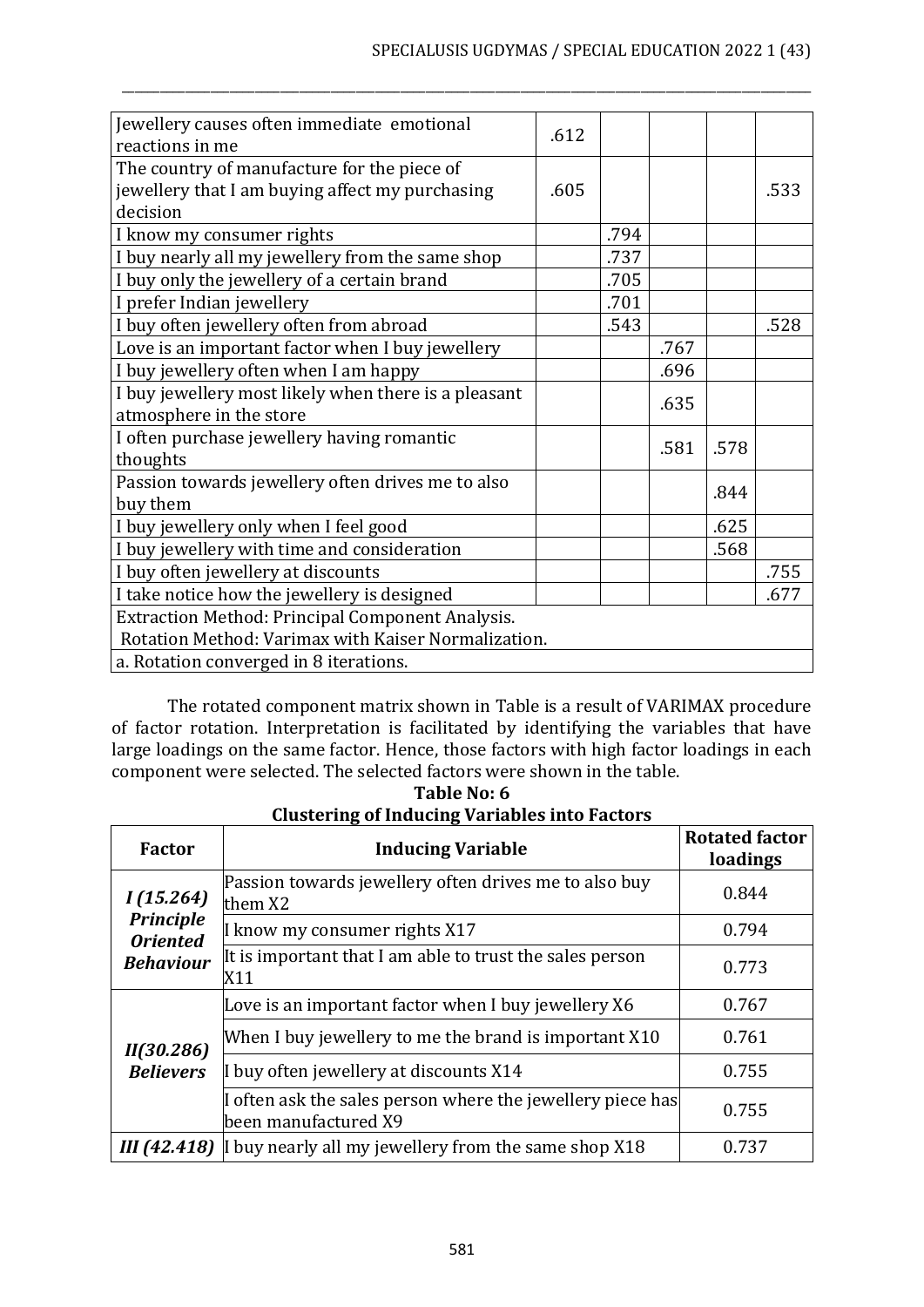| <i>Innovators</i>            | I buy only the jewellery of a certain brand X19                                                              | 0.705 |
|------------------------------|--------------------------------------------------------------------------------------------------------------|-------|
|                              | 0.701                                                                                                        |       |
|                              | I buy jewellery often when I am happy X5                                                                     | 0.696 |
|                              | I take notice how the jewellery is designed X13                                                              | 0.677 |
| IV(53.297)                   | I buy jewellery most likely when there is a pleasant<br>atmosphere in the store X7                           | 0.635 |
| <b>Thinkers</b>              | I buy jewellery only when I feel good X3                                                                     | 0.625 |
|                              | Jewellery causes often immediate emotional reactions in<br>me X8                                             | 0.612 |
|                              | The country of manufacture for the piece of jewellery<br>that I am buying affect my purchasing decision X 12 | 0.605 |
|                              | I often purchase jewellery having romantic thoughts X4                                                       | 0.581 |
| V(63.926)<br><b>Strivers</b> | I buy jewellery with time and consideration X1                                                               | 0.568 |
|                              | I buy often jewellery often from abroad X15                                                                  | 0.543 |

\_\_\_\_\_\_\_\_\_\_\_\_\_\_\_\_\_\_\_\_\_\_\_\_\_\_\_\_\_\_\_\_\_\_\_\_\_\_\_\_\_\_\_\_\_\_\_\_\_\_\_\_\_\_\_\_\_\_\_\_\_\_\_\_\_\_\_\_\_\_\_\_\_\_\_\_\_\_\_\_\_\_\_\_\_\_\_\_\_\_\_\_\_\_\_\_\_\_\_\_\_\_\_\_\_\_\_\_\_

In this table five factors were identified as being maximum percentage variance accounted. The variable X2, X17 and X11 constitutes factor I and it accounts for 15.264 per cent of the total variance. The variable X6, X10, X14 and X9 constitutes factor II and it accounts for 30.286 per cent of the total variance. The variable X18, X19 and X16 constitutes factor III and it accounts for 42.418 per cent of the total variance.The variable X5, X13, X7, X3, X8 and X12 constitutes factor IV and it accounts for 53.297 per cent of the total variance.The variable X4, X1 and X15 constitutes factor V and it accounts for 63.926 per cent of the total variance.The study revealed that factors like Principle oriented behaviour, Believers, Innovators, Thinkers and Strivers have a significant effect on the attitude claims of the respondents.

| <b>Considerations</b>        | Mean   | Rank |
|------------------------------|--------|------|
| Principle oriented behaviour | 3.4633 |      |
| <b>Believers</b>             | 3.4288 |      |
| Innovators                   | 3.2450 |      |
| <b>Thinkers</b>              | 3.4554 |      |
| <b>Strivers</b>              | 3.6475 |      |

**Table No: 7 Ranking of attitude claims**

It can be inferred from the above table that the mean value in respect of strivers is the highest. This implies that the Striversseems to be most dominant factor among the attitude claims of the respondents.

# **FINDINGS OF THE STUDY**

Through Factor Analysis, the attitude claims are factored into five factors namely Principle oriented behaviour, Believers, Innovators, Thinkers and Strivers. Through Cluster analysis, it was grouped into less attitude groups, Moderate attitude groups and High attitude groups. Through Discriminate analysis, two domain functions are formed,